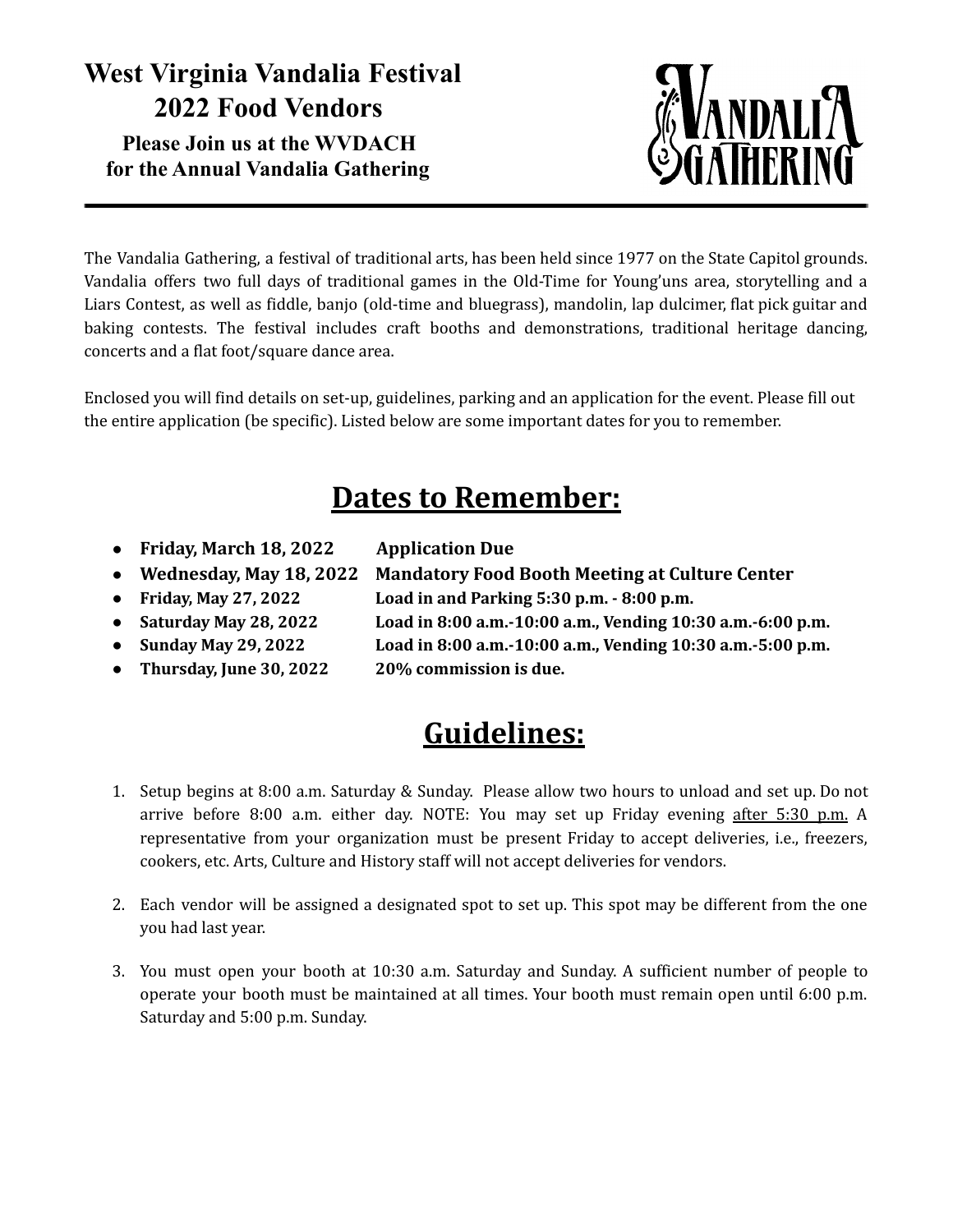- 4. Vandalia generates a large crowd. You are responsible for having enough food to last for the entire operational hours each day. If you run out of food, you are not permitted to close down your booth. You need to send a representative out to purchase more items to sell.
- 5. PARKING: *Vendors will be given a parking pass that states where you are permitted to park any ice and meat trucks as well.* Each vendor will be assigned one parking space. Please display the parking pass on the dashboard of your vehicle Saturday and Sunday. Resupply must be from the same location both days. Parking discussion and a diagram will be available at the mandatory food booth meeting. *PARKING IS LIMITED.* Please be courteous to other vendors by unloading in a timely manner. After you have unloaded please move your vehicle as soon as possible to your assigned parking space. You are permitted to drive onto the sidewalk to unload; however, **DO NOT DRIVE** ONTO MARBLED AREAS. Unloading must be completed and sidewalk cleared by 10 a.m.
- 6. You are responsible for your equipment and supplies. If you leave equipment and supplies in your booth overnight, Arts, Culture and History assumes no responsibility for lost or damaged equipment and supplies. All equipment such as refrigerators, grills, freezers etc. MUST BE REMOVED from the Capitol grounds SUNDAY after closing.
- 7. All trash and hot embers from grills must be removed from your area before you leave Sunday. FIRE EXTINGUISHERS ARE MANDATORY IF YOU ARE USING A GRILL!
- 8. No pre-packaged condiments may be used. Squirt bottles and/or pump containers are acceptable.
- 9. LOUD VOCAL ADVERTISING IS STRICTLY PROHIBITED.
- 10. Do not use any paper items, including napkins, cups, containers, etc. or signs in your booth with any type of logo imprint.
- 11. Vendors may sell any non-alcoholic beverages.
- 12. Proper attire is casual. Appropriate ethnic dress is acceptable, but please do not wear costumes.
- 13. Commission for the Department is 20% of the gross for both days. Make your check payable to the WVDACH and mail to: Adam Jones, Culture Center, 1900 Kanawha Blvd., E. Charleston, WV 25305. ORGANIZATIONS THAT DO NOT MEET THE DEADLINE WILL NOT BE CONSIDERED FOR FUTURE PARTICIPATION.

Sincerely,

Adam C. Jones Cultural Program Manager

If you need additional information, contact: Adam Jones at 304-558-0220, ext. 130, or by email: adam.c.jones@wv.gov.